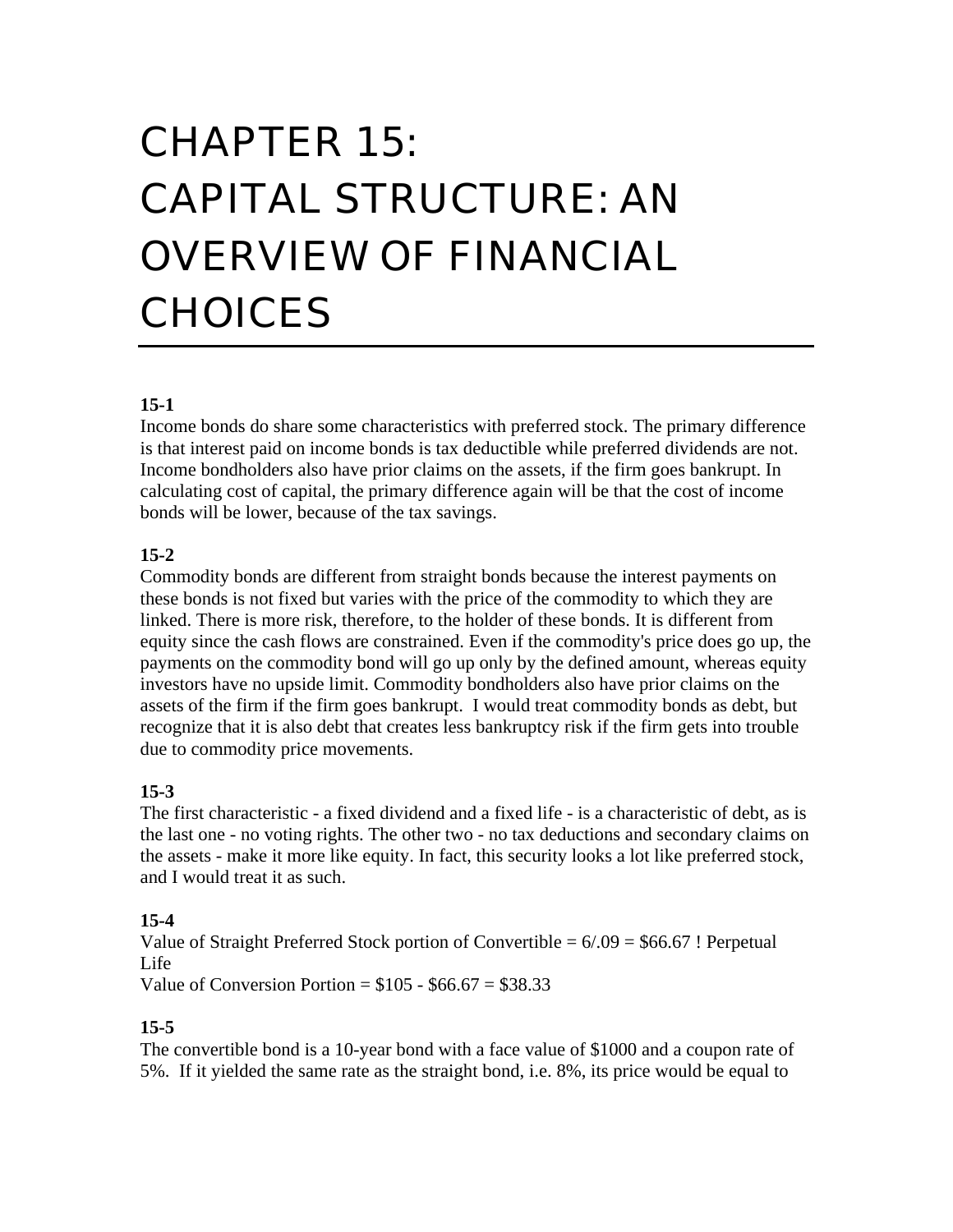$25_{11}$  1  $04$  1.04  $1-\frac{1}{10^{10}} + \frac{10}{10}$  $104^{20}$  10  $1000 - 7061$  $\frac{25}{104}(1-\frac{1}{104^{20}})+\frac{1000}{104^{20}}$  = 79615, assuming semi-annual coupons. Hence, the equity

component of the convertible can be estimated as  $1100 - 796.15 = 303.85$ .

The total equity component of the firm's asset value  $= 50(1 \text{ m.}) + 303.85(20000) =$ \$56.077m.

The debt component =  $$25m. + 796.15(20000) = 40.923m$ . Hence, the debt ratio =  $40.923/(40.923 + 56.077) = 42.19\%$ 

#### **15-6**

Value of Equity =  $50,000 * $100 + 100,000 * $90 = $14,000,000$ Value of  $Debt = $5$  million Debt Ratio =  $5/(5+14) = 26.32\%$ Since the debt was taken on recently, it is assumed that the book value of debt is equal to market value.

## **15-7**

a. Since you are a small firm, you should consider the reputation of the investment banker. A more reputable investment banker may be able to attract wary investors into the offering. If you are a high technology or biotechnology firm, where technical knowledge may be essential in the valuation process, you should pick an investment banker with some experience with similar issues.

b. If the issue is fairly priced, 40% of the firm (20/50).

c. If the investment banker underprices the issue, you will have to sell Value of Securities Sold =  $$20/9 = $22.22$ As % of Overall Firm Value =  $22.22/50 = 44.44%$ 

d. You would have to sell roughly 2 million shares:  $(\$50$  million/2 million =  $\$25$ )

## **15-8**

a.

Number of shares you would need to sell in rights offering  $= $100$  mil/\$25  $= 4$  million Number of shares outstanding  $= 10$  million You would need 5 rights to buy two shares.

b. Ex-rights price =  $(50*10+25*4)/14 = $42.86$ 

c. Value per right = Pre-rights price - Ex-rights price =  $$50 - $42.86 = $7.14$ 

d. If the price of the right were higher than \$7.14, I would sell my rights at the higher price and keep the difference as excess return. The stock price after the rights issue and the cash will yield me more than what I paid for the stock which was \$50.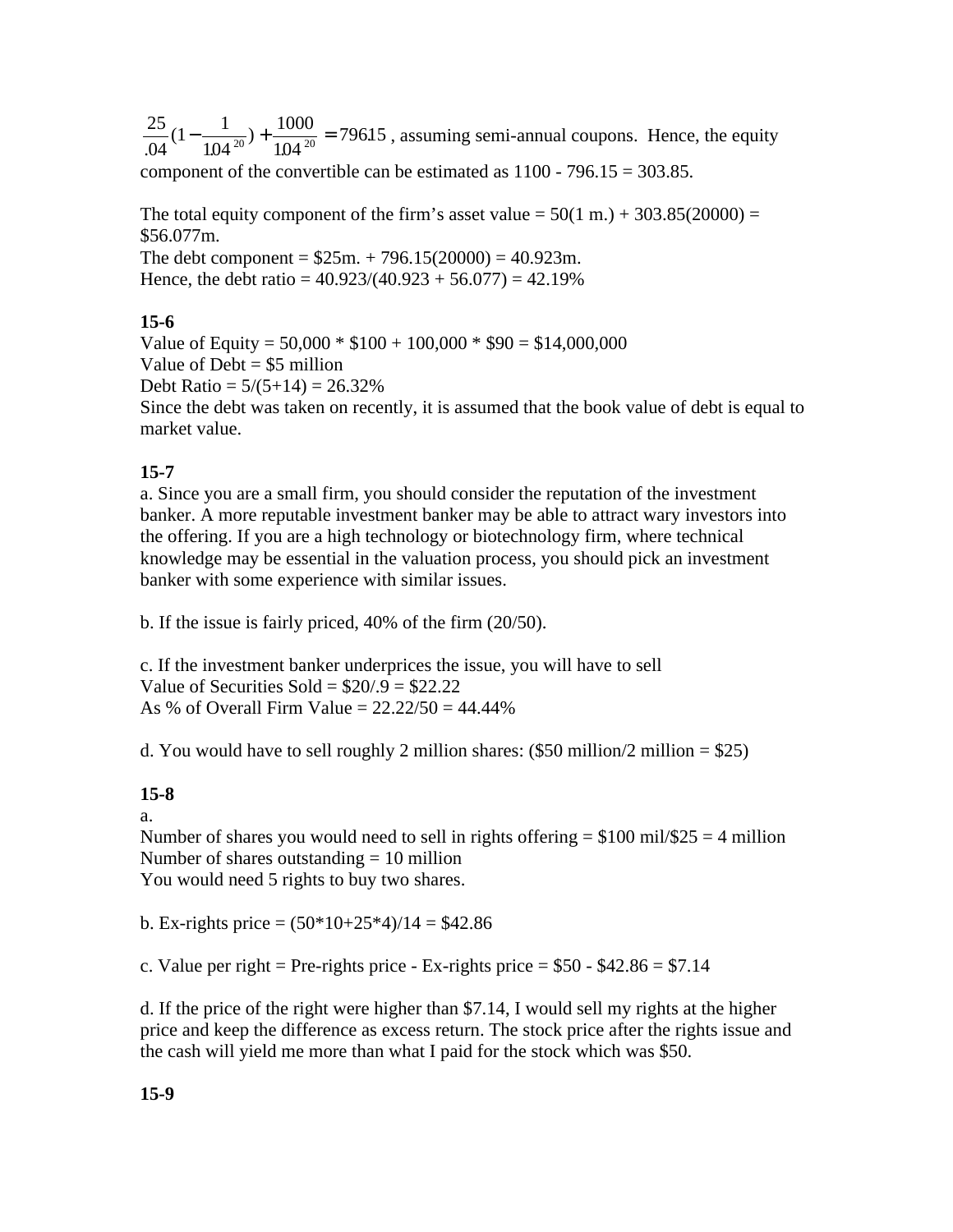This statement is not true. First, on a market value basis, U.S. firms are not more heavily dependent on debt than firms in other countries. Second, equity includes not just external equity (which U.S. firms are reluctant to use) but internal equity. When the fact that U.S. firms have more internal equity to invest is considered than firms in faster growth economies, the debt ratios do not look as high.

# **15-10**

a. Expected Stock Price =  $(1 \text{ million} * $15 + 500,000 * $10)/1.5 \text{ million} = $13.33$ 

b. Price per Right =  $$15 - $13.33 = $1.67$ 

c. No, because I will own more shares after the issue.

## **15-11**

a. Not necessarily, because it does not factor in how much risk investment bankers take in the process and what they invest.

b. Not necessarily. Investors will end up with portfolios that are over-weighted with the overvalued IPOs.

c. No. An overpriced issue may maximize the proceeds from the initial offering but may not make sense especially if only a fraction of the outstanding stock is issued at the initial offering.

d. It might be, especially given the fact that the underpricing is greatest for small stocks with significant uncertainty.

e. Again , it might operate as a promotion. The favorable publicity may induce others to buy the subsequent offerings.

## **15-12**

There are two factors. One is that small high growth companies do not have substantial current cash flows. Convertible bonds, by keeping the interest expense low, allow these companies to borrow. The second factor is that small high growth companies tend to be volatile. This volatility makes the conversion option more valuable to investors, and reduces the interest expense on the debt further.

#### **15-13**

Not necessarily. The coupon rate is lower on convertible debt but it also includes a valuable conversion option. I would value the conversion option before I concluded that convertible debt was cheaper.

#### **15-14**

Value of Common Stock = 1 million  $*$  50 = \$50 million Value of Warrants =  $200,000 * $12 = $2.4$  million Value of Straight Debt  $= $250$  million